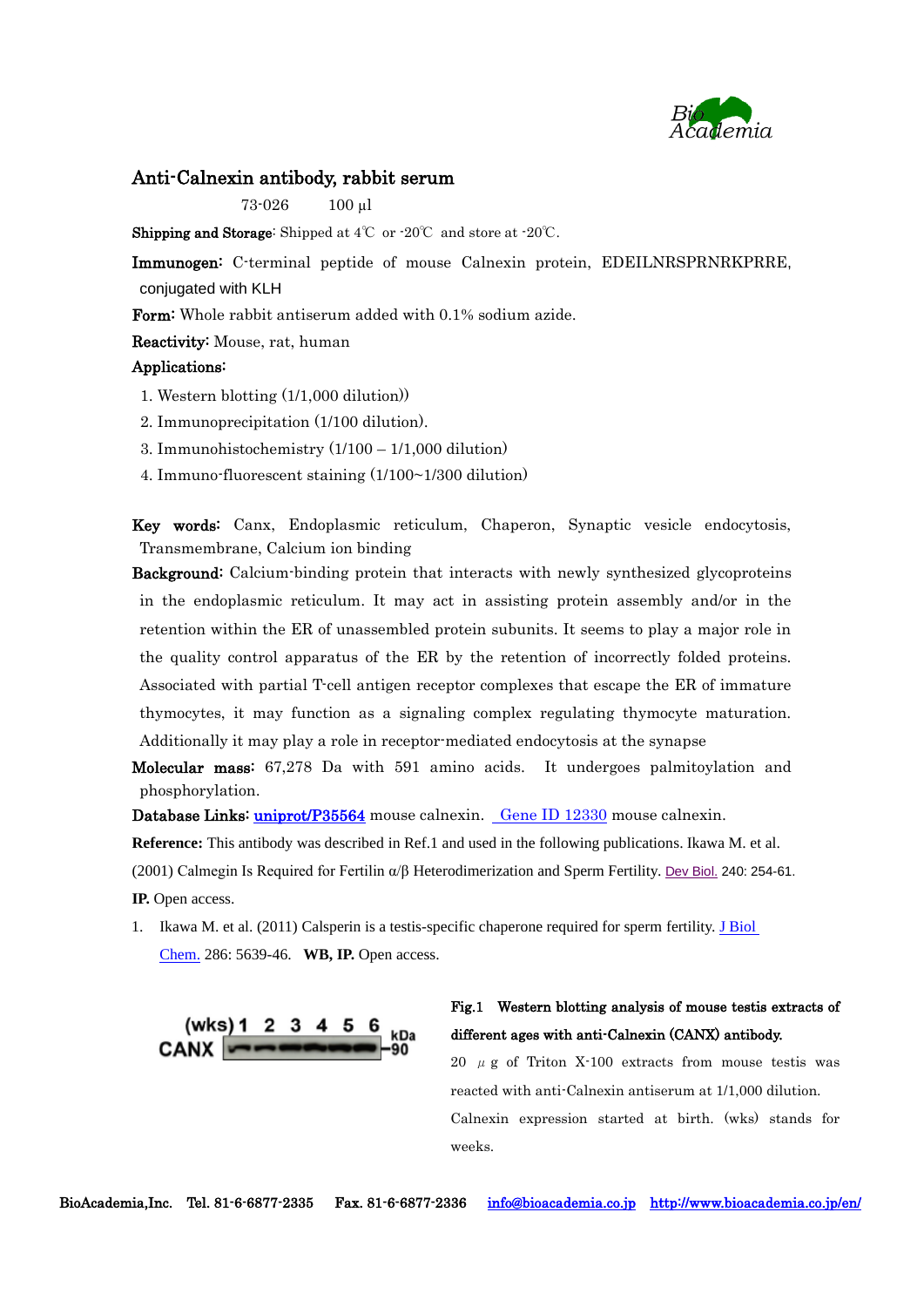



## Fig.2 Western blotting analysis of lysatess of mouse testis and sperm with anti-Calnexin (CANX) antibody.

Proteins of the lysates (10 μg) of mouse testis and sperm were separated on SDS-PAGE and blotted to PVDF membrane and reacted with anti-Calnexin antiserum at 1/1,000 dilution. Calnexin bands migrated to the position corresponding to molecular mass of 90 kDa.



inhibitor mix) was incubated with 2  $\mu$ 1 of Fig.3.Immunoprecipitation of Calnexin from mouse testis. One mg of testis lysate (supernatant in lysis buffer containing 10 m m Tris-HCl pH8.0, 50 mM NaCl, 1% protease anti-Calnexin (CANX) antiserum and 50  $\mu$  l. of protein-A conjugated magnetic beads (Miltenyi Biotec) and immunoprecipitated according to the protocol of supplier. The immunoprecipitated sample was analyzed by western blotting using the same antibody at 1/1,000 dilution.